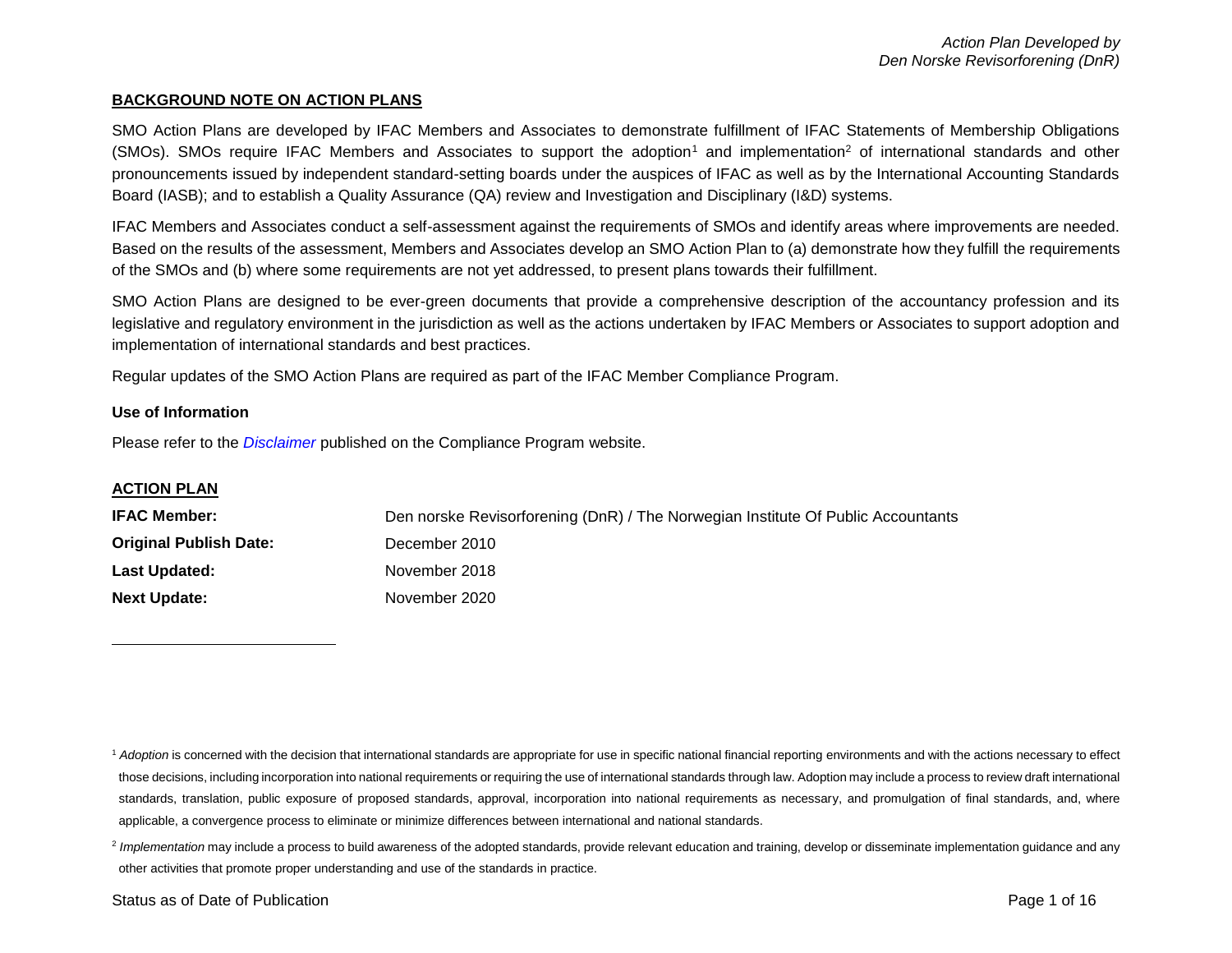### **GLOSSARY:**

- **CPD** Continuing Professional Development
- **CPE** Continuing Professional Education
- **DnR** Den norske Revisorforening
- **FSA** Financial Supervisory Authority of Norway
- **IAASB** International Auditing and Assurance Standards Board
- **IAESB** International Accounting Education Standards Board
- **IASB** International Accounting Standards Board
- **IES** International Education Standard
- **IESBA** International Ethics Standards Board for Accountants
- **IFRS** International Financial Reporting Standard
- **IPSAS** International Public Sector Accounting Standards
- **ISA** International Standard on Auditing
- **ISQC** International Standard on Quality Control
- **QA** Quality Assurance
- **SME** Small and Medium Enterprises
- **SMO** Statement of Membership Obligations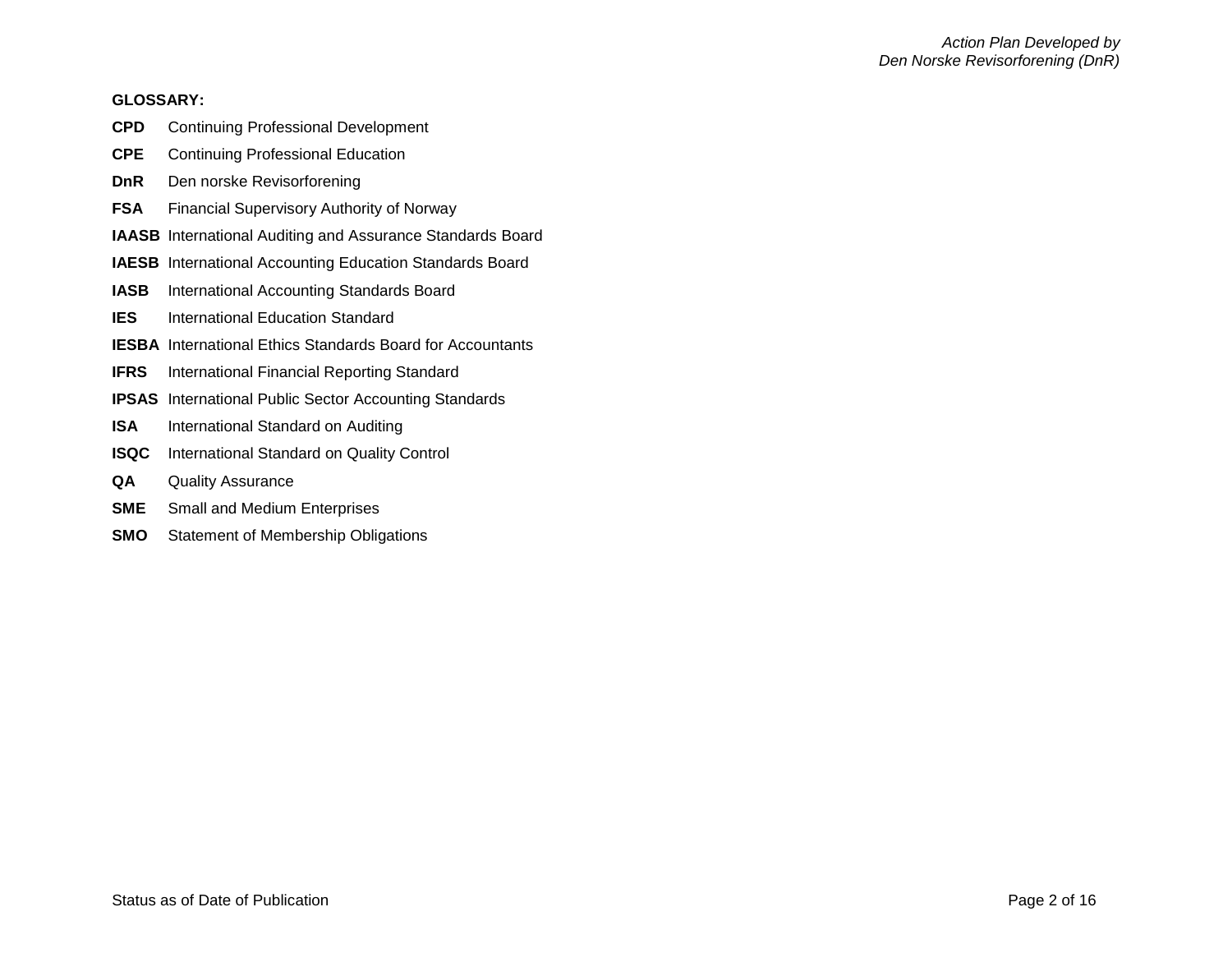| <b>Action Plan Subject:</b>   | <b>SMO 1 - Quality Assurance (QA)</b>                                     |
|-------------------------------|---------------------------------------------------------------------------|
| <b>Action Plan Objective:</b> | Maintain Effective and Efficient Quality Assurance Reviews of Our Members |

# Background

Since 1993, all members of DnR performing statutory audit and their audit firms has been subject to mandatory quality review. In 2009, a statutory requirement on quality review for all firms of state authorized and registered public accountants was introduced.

The Quality Assurance (QA) as required in SMO 1 and in the EU Directive on Statutory Audit is now being taken care of by the governmental quality review system organized by the Financial Supervisory Authority of Norway (FSA). The FSA is responsible for public oversight of statutory auditors and audit firms in Norway.

Since January 2010, the QA reviews of audit firms who audits public interest entities (PIE) are being conducted by full-time publicly employed inspectors from the FSA. QA reviews of audit firms without PIE-clients are organized by DnR on behalf and under scrutiny of the FSA. The QA reviews are conducted by experienced statutory auditors engaged by DnR. The quality assurance reviews include systems of quality control at the firm level and audit engagement and other assurance engagements. Engagements are chosen for review based on stakeholder interest and risk factors, combined with a degree of random selection. DnR has reviewed the revised SMO 1 requirements from 2012 and found that the new requirements therein have been properly addressed in the Norwegian QA system.

Both International Standards on Quality Control (ISQC) 1 and the International Standards on Auditing (ISA) 220 have been adopted in Norway in their clarified forms. DnR provides training for and technical information to all its members on the most significant and frequent issues identified during reviews of auditors and audit firms. Further DnR requires all our QA inspectors to annually attend a technical training program. Experiences from QA reviews, including errors and mistakes found in audit firms, are published in annual reports by DnR and FSA and conveyed to members through newsletters, magazine articles, CPD-courses and the major DnR member conferences.

Further information is provided in Annex I on fulfilment of SMO 1 requirements.

|     | <b>Start Date</b>                      | <b>Actions</b>                                                                                                                                                                                                                                                                            | <b>Completion</b><br><b>Date</b> | <b>Responsibility</b>       | <b>Resource</b>                                |  |  |
|-----|----------------------------------------|-------------------------------------------------------------------------------------------------------------------------------------------------------------------------------------------------------------------------------------------------------------------------------------------|----------------------------------|-----------------------------|------------------------------------------------|--|--|
|     | <b>Maintaining Ongoing Processes</b>   |                                                                                                                                                                                                                                                                                           |                                  |                             |                                                |  |  |
| -1. | Ongoing                                | Maintain co-operation with the FSA on ensuring effectiveness of the<br>statutory quality review for all firms of state authorized and<br>registered public accountants, including focus areas for the QA<br>reviews based on recent developments and experience form<br>previous reviews. | Ongoing                          | QA committee,<br>CEO        | Quality control<br>manager, technical<br>staff |  |  |
| 2.  | Ongoing                                | Annual technical training program for QA reviewers. Annual QA<br>reviewer conference.                                                                                                                                                                                                     | Ongoing                          | QA committee,<br>CEO        | Quality control<br>manager                     |  |  |
| 3.  | Ongoing                                | Perform necessary updates to the QA review program, and<br>distribute annually to all members included in the QA program.                                                                                                                                                                 | Ongoing                          | Board, QA<br>committee, CEO | Quality control<br>manager                     |  |  |
|     | Review of DnR's Compliance Information |                                                                                                                                                                                                                                                                                           |                                  |                             |                                                |  |  |
| 4.  | 2016                                   | Perform updated review of revised SMO 1 and DnR's SMO Action<br>Plan and incorporate any necessary changes.                                                                                                                                                                               | 2017<br>(completed)              | Board, CEO                  | <b>Technical staff</b>                         |  |  |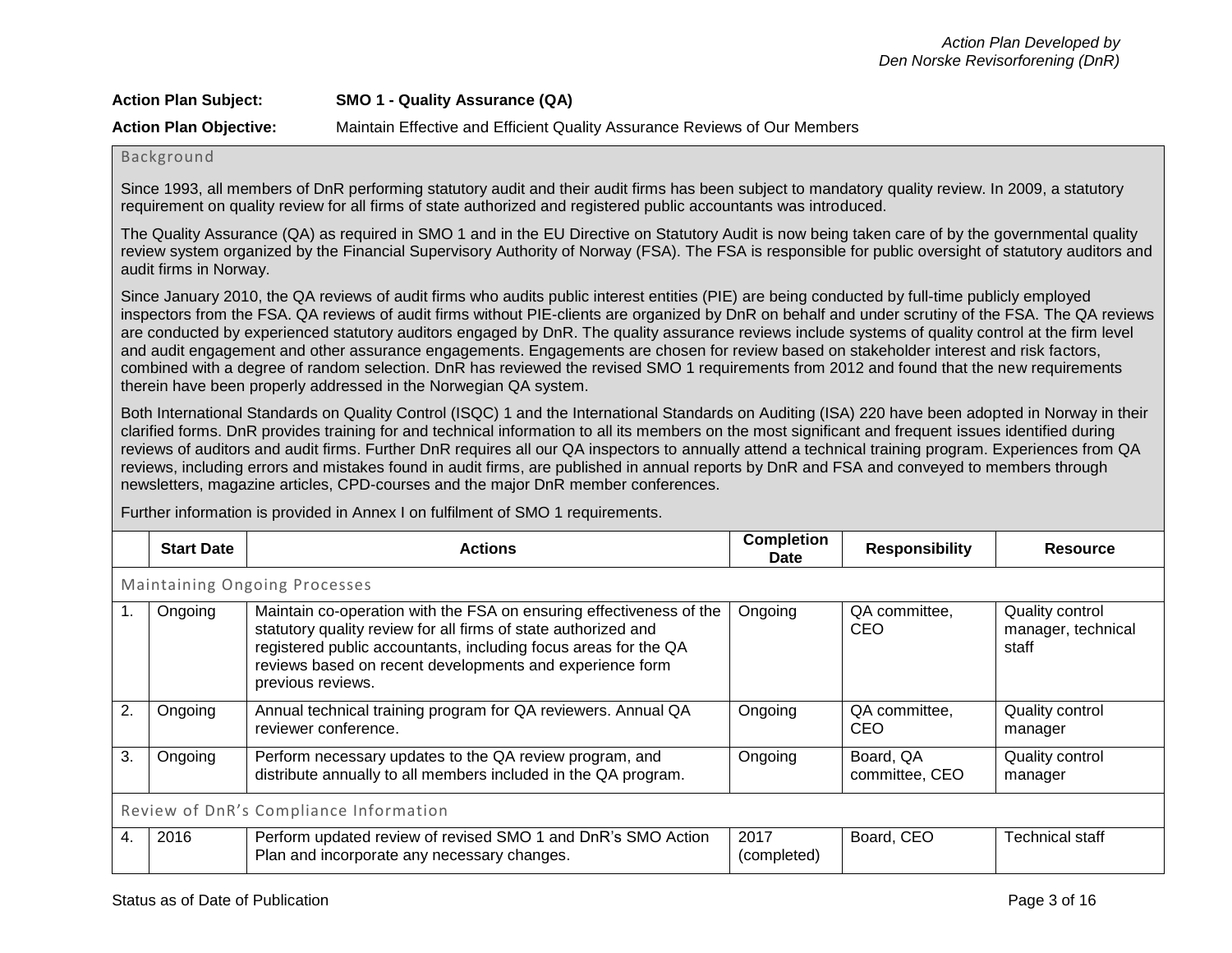| <b>Action Plan Subject:</b>   | <b>SMO 2 - International Education Standards (IESs)</b>                  |
|-------------------------------|--------------------------------------------------------------------------|
| <b>Action Plan Objective:</b> | Communicate IES Requirements to the Stakeholders in Accounting Education |

#### Backgruound

There are two categories of professional accountants in Norway, State Authorized Public Accountant (SPA) and Registered Public Accountant (RPA). SPAs and RPAs are eligible to act as statutory auditors. SPAs are approved on the basis of a master's degree in auditing and accounting and three years of relevant practical training. RPAs are approved on the basis of a bachelor's degree in auditing and accounting and three years of relevant practical training. SPAs and RPAs are licensed by the Financial Supervisory Authority of Norway (FSA) in accordance with statutory requirements.

The FSA and the universities share responsibility for establishing and administering Initial Professional Development (IPD) for professional accountants in Norway. DnR monitors the developments of the IAESB and new or revised IESs and addresses the IPD and CPD requirements on an ongoing basis.

Professional accountants have a statutory obligation to complete a minimum of 105 hours of organized verifiable continuing professional education in each three-year rolling period. Compliance is verified as a part of the quality review system and bi-annual obligatory reporting to the FSA.

The Norwegian Auditors Act is in the process of being replaced. A Government appointed group of experts have tabled a proposal for a new Auditors Act. The proposal includes leaving the system of two categories of statutory auditors. In the future all statutory auditors must be SPAs. It will introduce a minimum requirement of 120 hours of CPD over three years. We expect the new Act to come into effect during 2019.

DnR has reviewed the 2015 revised IES and emphasis on learning-outcomes based approaches. IPD learning-outcomes are secured through comprehensive descriptions in the university curriculums for the audit examinations and the FSA test of professional competence. The FSA monitors, through inspections and periodical quality control reviews, that Engagement Partners maintains the necessary professional competence to perform statutory audits. Periodical quality control reviews of non-public-interest auditors, are performed by DnR on behalf of the FSA. The system ensures that achievement of relevant learning outcomes is periodically demonstrated for all Engagement Partners.

|    | <b>Start Date</b>                    | <b>Actions</b>                                                                                                                                        | <b>Completion</b><br><b>Date</b> | <b>Responsibility</b>             | <b>Resource</b>                            |  |  |
|----|--------------------------------------|-------------------------------------------------------------------------------------------------------------------------------------------------------|----------------------------------|-----------------------------------|--------------------------------------------|--|--|
|    | <b>Maintaining Ongoing Processes</b> |                                                                                                                                                       |                                  |                                   |                                            |  |  |
|    | Ongoing                              | Inform the universities about International Accounting<br>Education Standards Board (IAESB) actions, outputs and<br>strategic plans.                  | Ongoing                          | CEO, Technical<br>Director        | <b>Technical Staff</b>                     |  |  |
|    | Ongoing                              | Interact actively with the universities' in developing relevant<br>education for public accountants.                                                  | Ongoing                          | CEO, Technical<br><b>Director</b> | <b>Technical Staff</b>                     |  |  |
| З. | Ongoing                              | Participate in the committee responsible for the Auditor's<br>Test of Practical Ability, managed by the Financial<br>Supervisory Authority of Norway. | Ongoing                          | CEO                               | <b>Technical manager</b>                   |  |  |
|    | Ongoing                              | Offer high quality CPE courses and e-learning.                                                                                                        | Ongoing                          | CEO                               | CPE-manager/<br><b>Commercial Director</b> |  |  |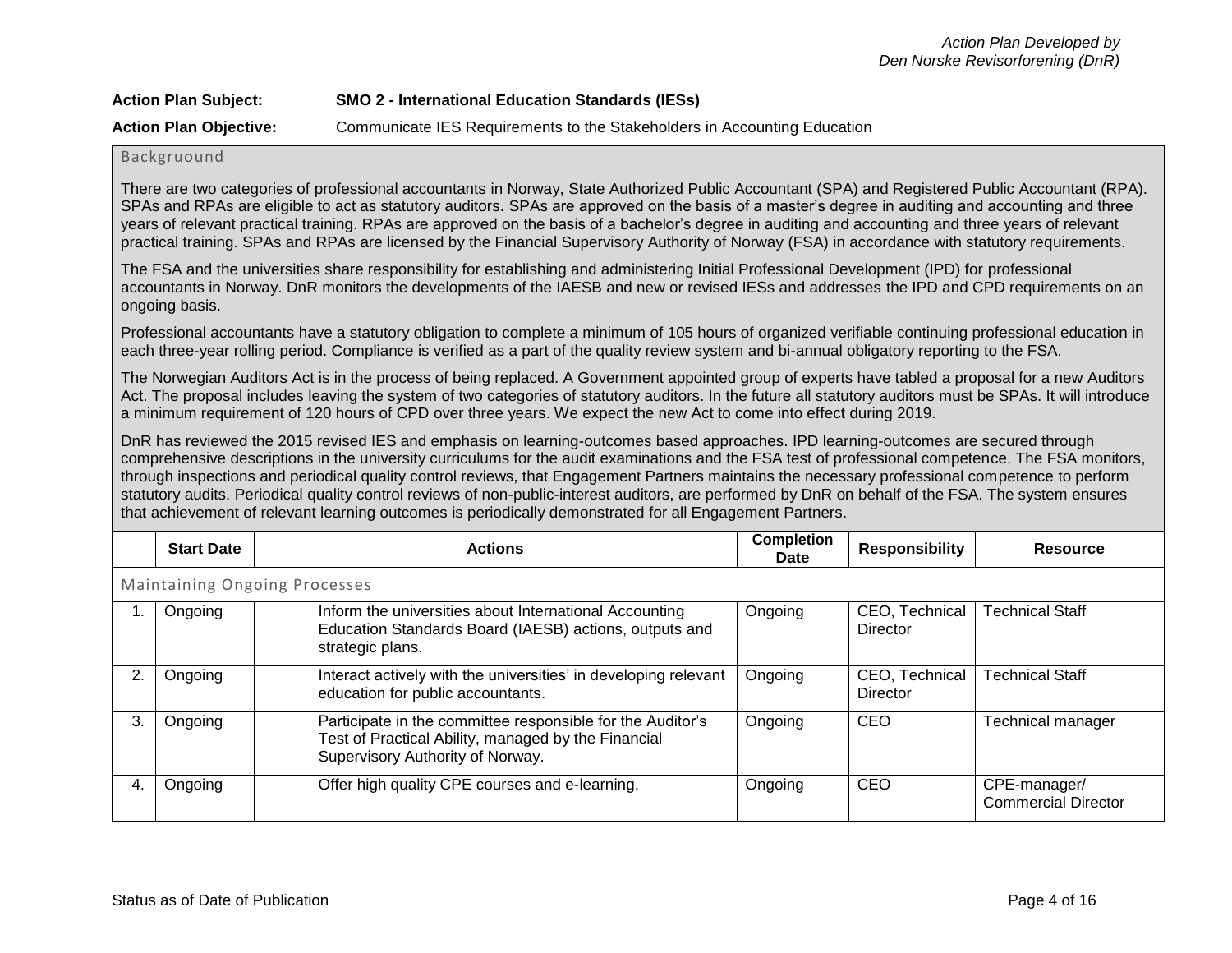| <b>Start Date</b>                      | <b>Actions</b>                                                                                                                           | <b>Completion</b><br><b>Date</b> | Responsibility | <b>Resource</b>        |
|----------------------------------------|------------------------------------------------------------------------------------------------------------------------------------------|----------------------------------|----------------|------------------------|
| 2016                                   | Influence the current process of replacing the Norwegian<br>Auditors Act to ensure full alignment with the IAESB<br>requirements on CPD. | 2019                             | CEO            | <b>Technical staff</b> |
| Review of DnR's Compliance Information |                                                                                                                                          |                                  |                |                        |
| 2016                                   | Perform updated review of revised SMO 2 and DnR's SMO<br>Action Plan and incorporate any necessary changes.                              | 2017<br>(completed)              | Board, CEO     | <b>Technical staff</b> |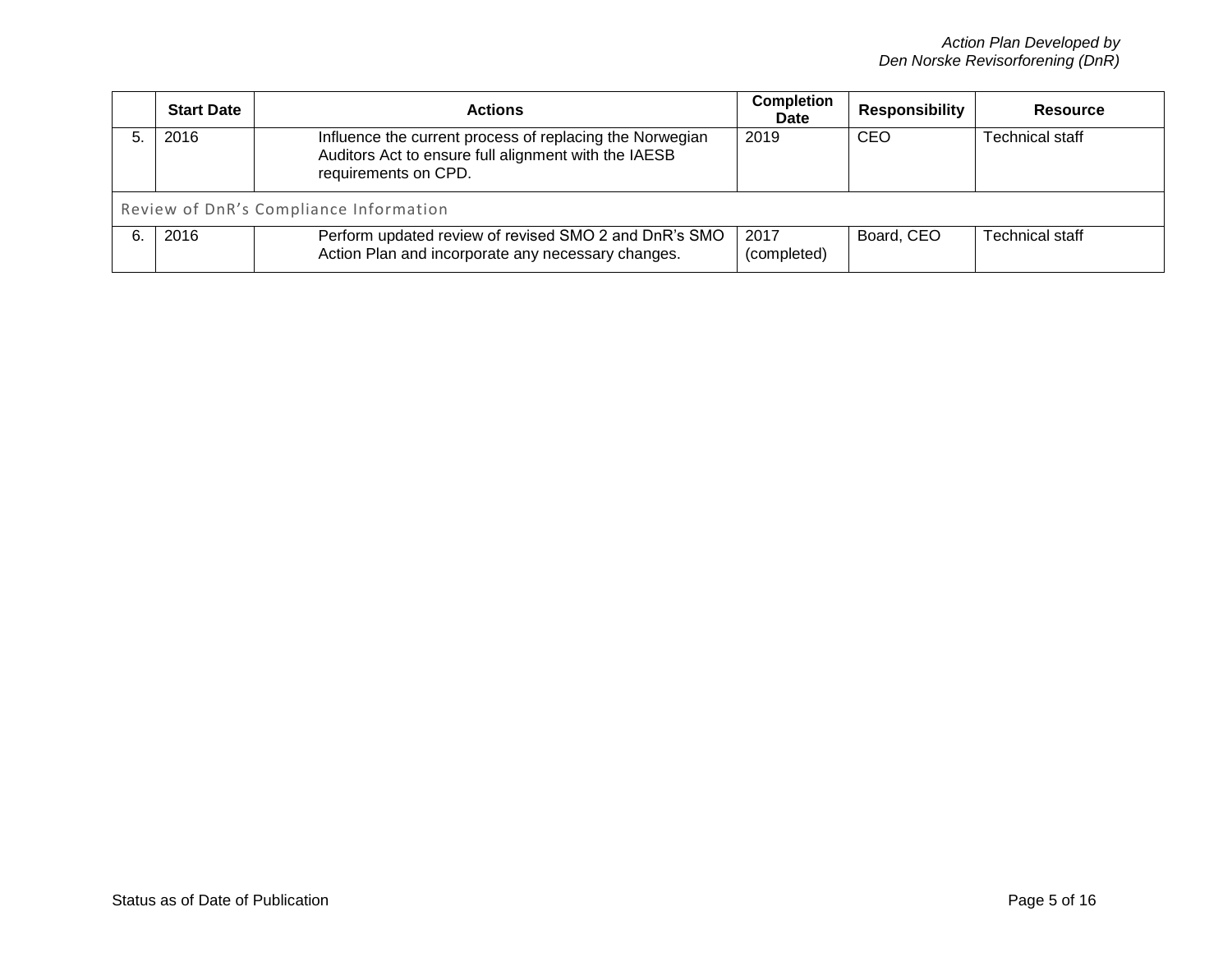# **Action Plan Subject: SMO 3 - International Standards and other Pronouncements Issued by the International Auditing and Assurance Standards Board (IAASB)**

**Action Plan Objective:** To Continue Using Best Endeavors

# Background

The Norwegian Auditors Act stipulate that audits must be conducted in accordance with generally accepted auditing practices. In practice, "generally accepted auditing practices" are being interpreted as complying with the auditing standards issued by DnR, which are based on the ISAs and the other international standards. The standards are translated into Norwegian from the IAASB's standards without add-ons or carve outs. National assurance standards exists for assurance engagements covering requirements under Norwegian tax and company law.

Since 1997, audit and assurance engagements in Norway have been performed in compliance with the ISAs, the ISREs, the ISAEs and the ISRSs. The clarified standards became effective for audits of annual and consolidated accounts with a balance sheet date commencing on or after January 1. 2010.

|                | <b>Start Date</b>                    | <b>Actions</b>                                                                                                                                                                                                                                                                                                               | <b>Completion</b><br>Date | <b>Responsibility</b>                     | <b>Resource</b>                             |  |  |
|----------------|--------------------------------------|------------------------------------------------------------------------------------------------------------------------------------------------------------------------------------------------------------------------------------------------------------------------------------------------------------------------------|---------------------------|-------------------------------------------|---------------------------------------------|--|--|
|                | <b>Maintaining Ongoing Processes</b> |                                                                                                                                                                                                                                                                                                                              |                           |                                           |                                             |  |  |
| $\mathbf{1}$ . | Ongoing                              | Review of IAASB agenda materials and exposure drafts including<br>submission of comment letters.<br>As of August 2017 DnR is considering the exposure draft for ISA<br>540.                                                                                                                                                  | Ongoing                   | Auditing<br>Standards<br>Committee        | Technical staff.                            |  |  |
| 2.             | Ongoing                              | Development of new and updating of existing continuing<br>education courses to assist with implementation of new/revised<br>standards.                                                                                                                                                                                       | Ongoing                   | <b>DnR</b> Education<br>Committee         | Technical staff and<br>external consultants |  |  |
| 3.             | Ongoing                              | Inform on DnRs webpage and in newsletters about IAASB<br>exposure drafts.                                                                                                                                                                                                                                                    | Ongoing                   | CEO                                       | <b>Technical staff</b>                      |  |  |
| 4.             | Ongoing                              | Prepare high quality Norwegian translations of the international<br>standards in a timely manner and decide on their effective date in<br>Norway.<br>Updated Norwegian translations of the international standards are<br>available at: www.revisorforeningen.no/fag/standarder-og-<br>veiledninger/revisjon-av-arsregnskap/ | Ongoing                   | Auditing<br><b>Standards</b><br>Committee | <b>Technical staff</b>                      |  |  |
| 4a             | 2015                                 | Translate the new and revised reporting standards ISA 700, ISA<br>701, ISA 705, ISA 706, ISA 720, ISA 570, ISA 260                                                                                                                                                                                                           | 2016<br>(completed)       | Auditing<br><b>Standards</b><br>Committee | Technical staff.                            |  |  |
| 4 <sub>b</sub> | 2016                                 | Translate the revised ISA 800 and ISA 805                                                                                                                                                                                                                                                                                    | 2016<br>(completed)       | Auditing<br><b>Standards</b><br>Committee | Technical staff.                            |  |  |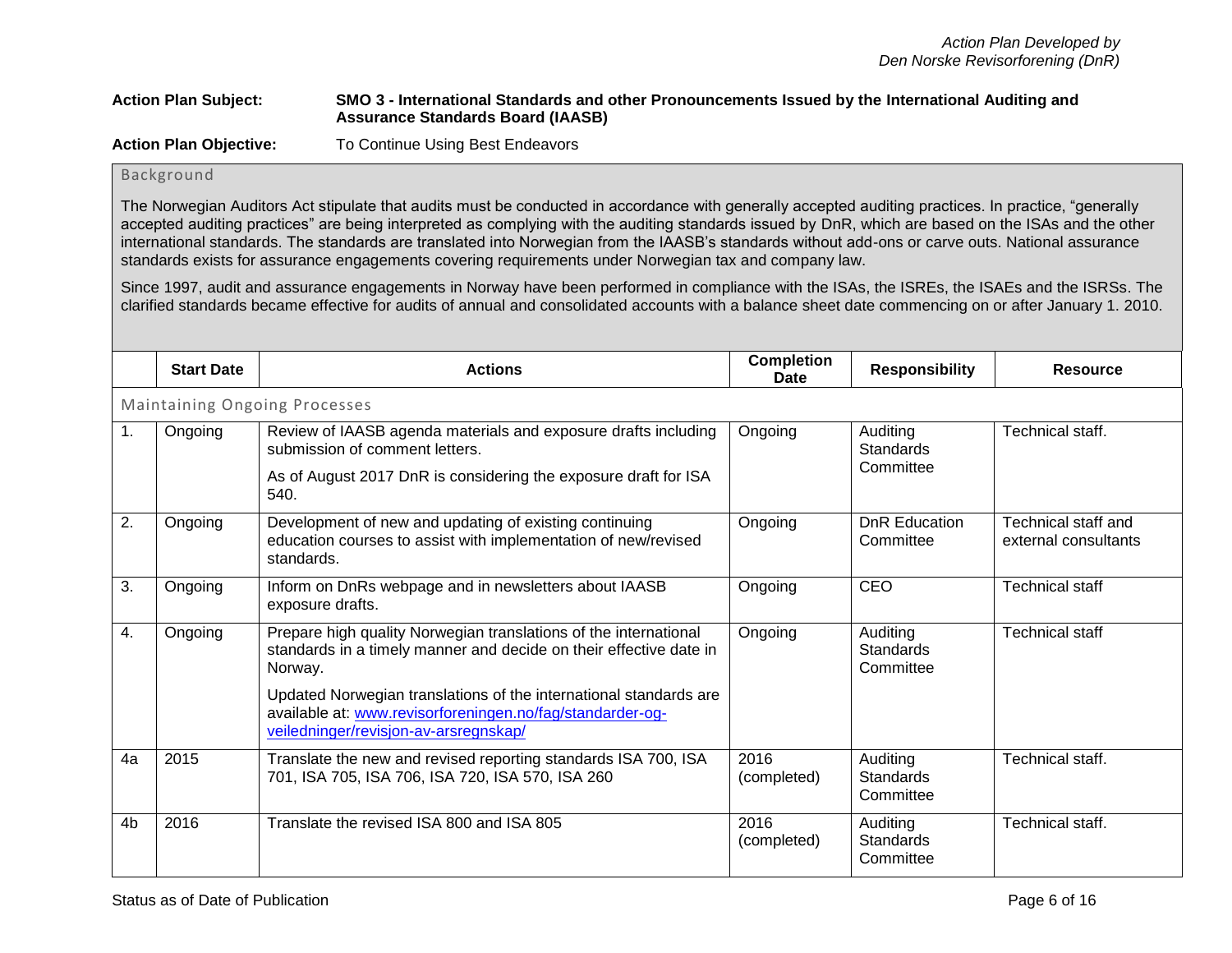|    | <b>Start Date</b>                      | <b>Actions</b>                                                                                                                                                                                                                                                        | <b>Completion</b><br><b>Date</b> | <b>Responsibility</b>              | <b>Resource</b>        |  |
|----|----------------------------------------|-----------------------------------------------------------------------------------------------------------------------------------------------------------------------------------------------------------------------------------------------------------------------|----------------------------------|------------------------------------|------------------------|--|
| 4c | 2017                                   | Translate the revised ISA 250 (NOCLAR)                                                                                                                                                                                                                                | 2017                             | Auditing<br>Standards<br>Committee | Technical staff.       |  |
| 5. | Ongoing                                | Ensure effective dissemination of the standards.<br>Distribution through our own and our partners' electronic<br>and paper platforms<br>DnR's extensive CPD-program shall cover proper use of<br>the standards<br>Personal guidance through DnR's member query system | Ongoing                          | <b>CEO</b>                         | <b>Technical staff</b> |  |
|    | Review of DnR's Compliance Information |                                                                                                                                                                                                                                                                       |                                  |                                    |                        |  |
| 6. | 2016                                   | Perform updated review of revised SMO 3 and DnR's SMO Action<br>Plan and incorporate any necessary changes.                                                                                                                                                           | 2017<br>(completed)              | <b>CEO</b>                         | Technical staff        |  |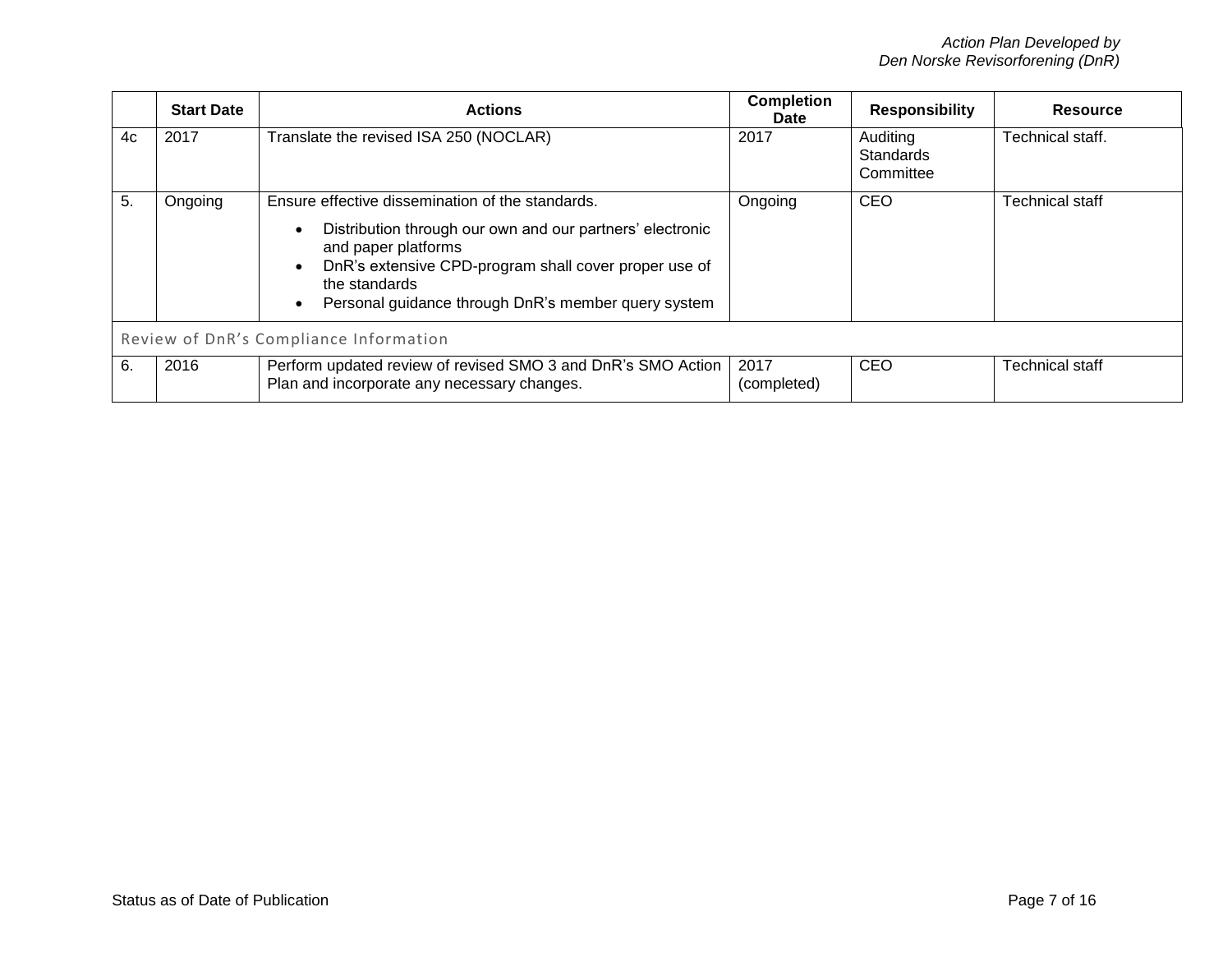# **Action Plan Subject: SMO 4 - the International Ethics Standards Board for Accountants (IESBA) Code of Ethics**

**Action Plan Objective:** Ensure that the Norwegian Ethics Framework, including DnR's Code of Ethics, fulfill the IESBA Code

#### Background

The Norwegian Auditing Act Section 4 includes detailed independence requirements. The requirements are in all material respects at least as stringent as the independence requirements in the 2016 IESBA Code of Ethics.

The DnR Code of Ethics covers other requirements of the IESBA Code of Ethics. Together with the requirements in the Auditing Act and other reporting obligations, the current regime is in all material respects in line with the requirements of the 2016 IESBA Code. This includes requirements in the Auditors Act on the role of the auditor (Article 1-2), engagement partner (Article 2-2 and 3-7), professional secrecy (Article 6-1) and resigning the engagement (Article 7-1)

Requirements to respond to non-compliance with laws and regulations (NOCLAR) include statutory reporting obligations to those charged with governance (TCWG), to the police relating to anti money laundering and terror financing and to the Financial Supervisory Authority relating to financial institutions. The auditor is required by law to assess the appropriateness of the response of management/TCWG, and resign the engagement if it is deemed inappropriate.

These legal requirements cover both categories of professional accountants (State Authorized Public Accountant and Registered Public Accountant) and audit firms.

|    | <b>Start Date</b>                      | <b>Actions</b>                                                                                                                                                                                                                                                                                                  | <b>Completion</b><br>Date | <b>Responsibility</b> | <b>Resource</b>        |  |  |
|----|----------------------------------------|-----------------------------------------------------------------------------------------------------------------------------------------------------------------------------------------------------------------------------------------------------------------------------------------------------------------|---------------------------|-----------------------|------------------------|--|--|
|    | Maintaining Ongoing Processes          |                                                                                                                                                                                                                                                                                                                 |                           |                       |                        |  |  |
|    | Ongoing                                | Ensure effective dissemination of ethical requirements to members.<br>Distribution through our own and our partners' electronic and<br>$\bullet$<br>paper platforms<br>DnR's CPD-program shall cover ethical requirements<br>$\bullet$<br>Guidance on ethical requirements through DnR's member<br>query system | Ongoing                   | CEO                   | <b>Technical staff</b> |  |  |
| 2. | Ongoing                                | Monitor new and amended standards from the IESBA. Provide and<br>send comments to exposure drafts as needed.                                                                                                                                                                                                    | Ongoing                   | CEO                   | <b>Technical staff</b> |  |  |
|    | Review of DnR's Compliance Information |                                                                                                                                                                                                                                                                                                                 |                           |                       |                        |  |  |
| 3. | 2016                                   | Perform updated review of revised SMO 4 and DnR's SMO Action<br>Plan and incorporate any necessary changes.                                                                                                                                                                                                     | 2017<br>(completed)       | CEO                   | <b>Technical staff</b> |  |  |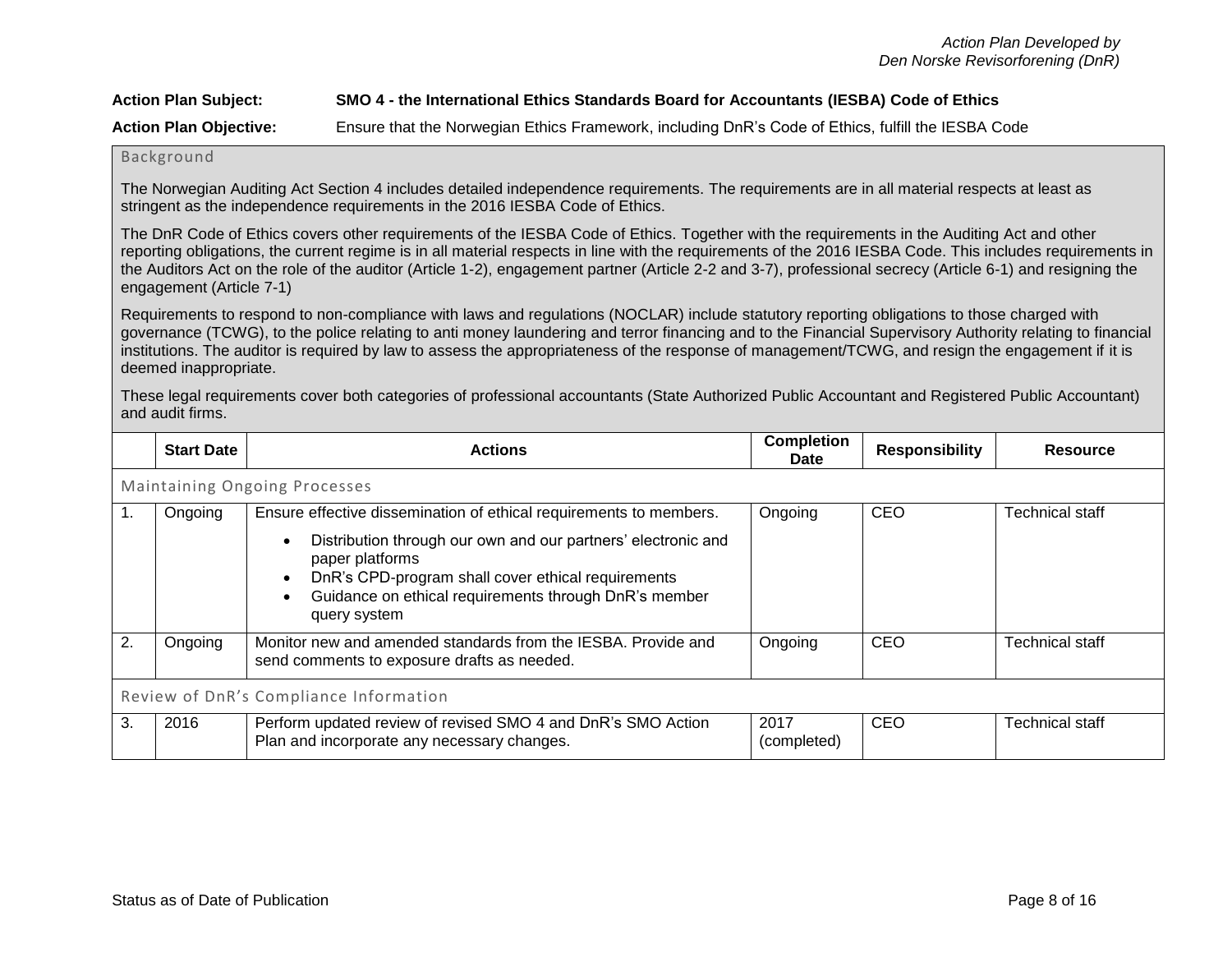# **Action Plan Subject: SMO 5 - International Public Sector Accounting Standards (IPSASs) and Other IPSASB Guidance Action Plan Objective:** Promote Accrual Accounting in Public Sector and Harmonization with IPSASs

# Background

DnR supports the move to the adoption of IPSASs by the Government of Norway. DnR will continue to use its best endeavors to encourage the Norwegian government authorities to implement accrual accounting in local and central government in line with the IPSASB. The Institute continues to identify opportunities to further assist the Norwegian government by promoting harmonization with the international standards.

Some progress has been achieved. From 2016 most government entities are allowed and encouraged to implement accrual accounting according to the IPSASB Standards. Many of them are now doing so. The aggregate National Financial Statements, however, are not prepared using IPSAS compliant principles. IPSASB Standards cannot be used at the aggregate level of local government (the municipalities).

### DnR has no direct responsibility in the area of SMO 5.

|    | <b>Start Date</b>                      | <b>Actions</b>                                                                                                                                                                                        | <b>Completion</b><br><b>Date</b> | <b>Responsibility</b>        | <b>Resource</b>                        |  |  |
|----|----------------------------------------|-------------------------------------------------------------------------------------------------------------------------------------------------------------------------------------------------------|----------------------------------|------------------------------|----------------------------------------|--|--|
|    | <b>Maintaining Ongoing Processes</b>   |                                                                                                                                                                                                       |                                  |                              |                                        |  |  |
| 1. | Ongoing                                | Continue to lobby in Norway for the adoption of IPSASs, e.g. in<br>meetings with representatives of the Ministry of Finance and<br>Parliament and in the regular dialogue with the Auditor General.   | Ongoing                          | <b>CEO</b>                   | <b>Technical Director</b><br>and staff |  |  |
| 2. | 2014                                   | DnR's Technical Director is appointed member of a Government<br>Committee on state budgeting and public sector financial<br>reporting.<br>Influence the outcome. Respond to the public exposure. Meet | 2015<br>(completed)              | <b>Technical</b><br>Director | <b>Technical Director</b><br>and staff |  |  |
|    |                                        | with politicians and government officials.                                                                                                                                                            |                                  |                              |                                        |  |  |
|    | Review of DnR's Compliance Information |                                                                                                                                                                                                       |                                  |                              |                                        |  |  |
| 3. | 2016                                   | Perform updated review of revised SMO 5 and DnR's SMO<br>Action Plan and incorporate any necessary changes.                                                                                           | 2017<br>(completed)              | <b>CEO</b>                   | <b>Technical staff</b>                 |  |  |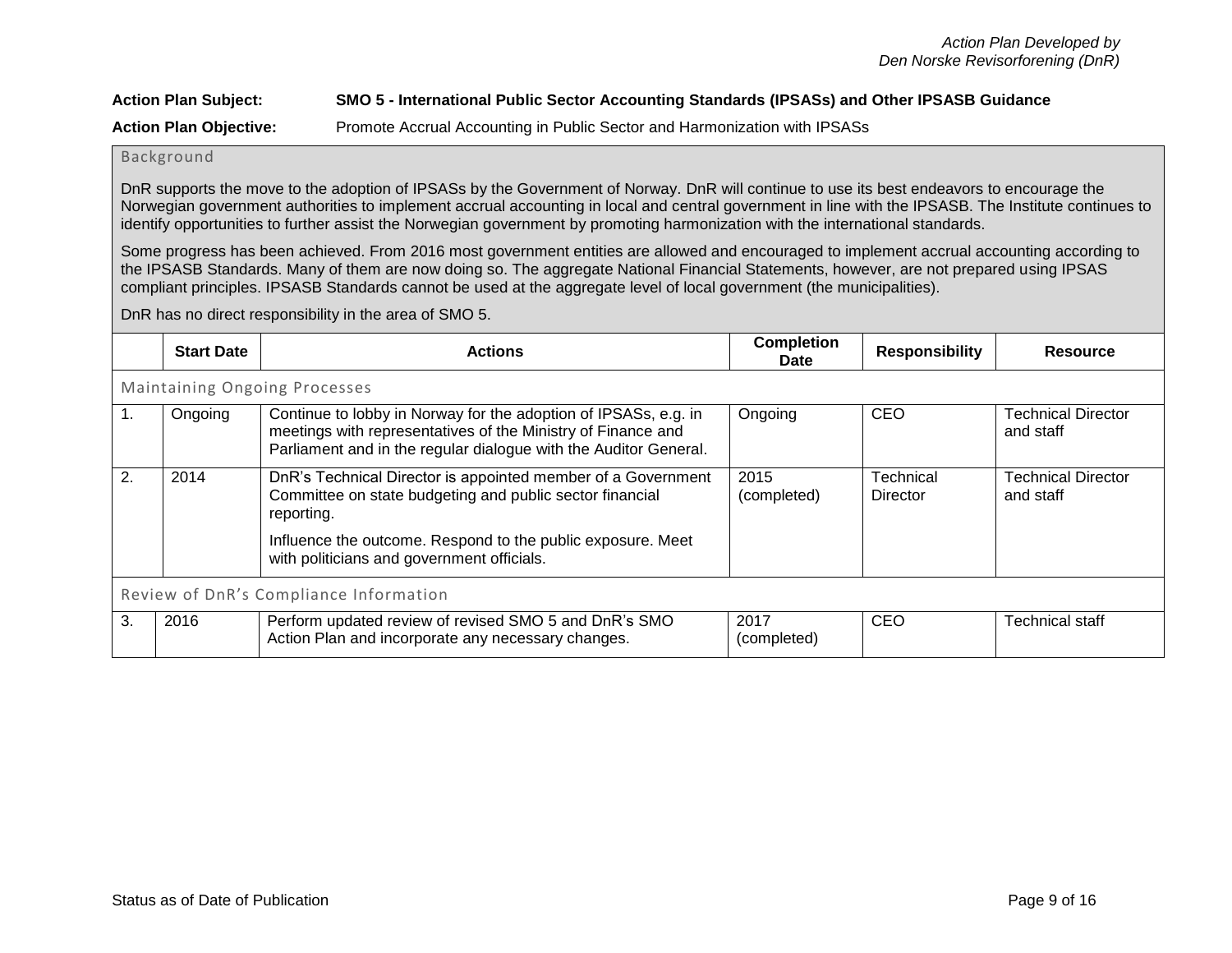| <b>Action Plan Subject:</b>   | SMO 6 - Investigation and Discipline             |
|-------------------------------|--------------------------------------------------|
| <b>Action Plan Objective:</b> | Maintenance of Investigation/Enforcement Process |

## Background

The Financial Supervisory Authority of Norway (FSA) is responsible for public oversight of professional accountants and audit firms according to the Norwegian Act on the Financial Supervisory Authority and the Norwegian Auditors Act. The system includes powers of investigation and enforcement of professional misconduct.

The FSA issues investigation reports addressing findings of non-compliance, criticism where the Authority finds it is appropriate and need for corrective action. The investigation reports are made public on the Authority's website.

The FSA is empowered to temporarily or permanently withdraw the license to practice on the grounds of material or repeated misconduct. The auditor or audit frim have a right to appeal before a designated Appeals Committee appointed by the Ministry of Finance.

DnRs quality assurance reviews (cf. SMO 1) generates reports to the Financial Supervisory Authority in cases where withdrawal of the auditor's license should be considered. The Financial Supervisory Authority of Norway will investigate as necessary. The enforcement process is entirely conducted by the Financial Supervisory Authority of Norway according to the Norwegian Auditing Act and the Norwegian Act on the Financial Supervisory Authority.

DnR has no direct responsibility within the area of SMO 6. DnR will continue to work with the Financial Supervisory Authority, responsible for audit oversight in Norway, to ensure effective enforcement of audit quality and statutory requirements.

Further information is provided in Annex II on fulfilment of SMO 6 requirements.

|    | <b>Start Date</b>                      | <b>Actions</b>                                                                                                                                               | <b>Completion</b><br>Date                       | <b>Responsibility</b>                                                           | <b>Resource</b>                                       |  |
|----|----------------------------------------|--------------------------------------------------------------------------------------------------------------------------------------------------------------|-------------------------------------------------|---------------------------------------------------------------------------------|-------------------------------------------------------|--|
|    | <b>Maintaining Ongoing Process</b>     |                                                                                                                                                              |                                                 |                                                                                 |                                                       |  |
| 1. | Ongoing                                | Report non-complying auditors to the FSA in cases of material<br>misconduct.                                                                                 | According to<br><b>Quality Control</b><br>plan. | <b>DnR Quality</b><br><b>Control Commit-</b><br>tee, the Board of<br><b>DnR</b> | <b>Quality Control</b><br>Manager                     |  |
| 2. | Ongoing                                | Continue to work with the FSA, responsible for audit oversight in<br>Norway, to ensure effective enforcement of audit quality and<br>statutory requirements. | Ongoing                                         | CEO                                                                             | <b>Quality Control</b><br>Manager. Technical<br>staff |  |
|    | Review of DnR's Compliance Information |                                                                                                                                                              |                                                 |                                                                                 |                                                       |  |
| 3. | 2016                                   | Perform updated review of revised SMO 6 and DnR's SMO<br>Action Plan and incorporate any necessary changes.                                                  | 2017<br>(completed)                             | CEO                                                                             | Technical staff                                       |  |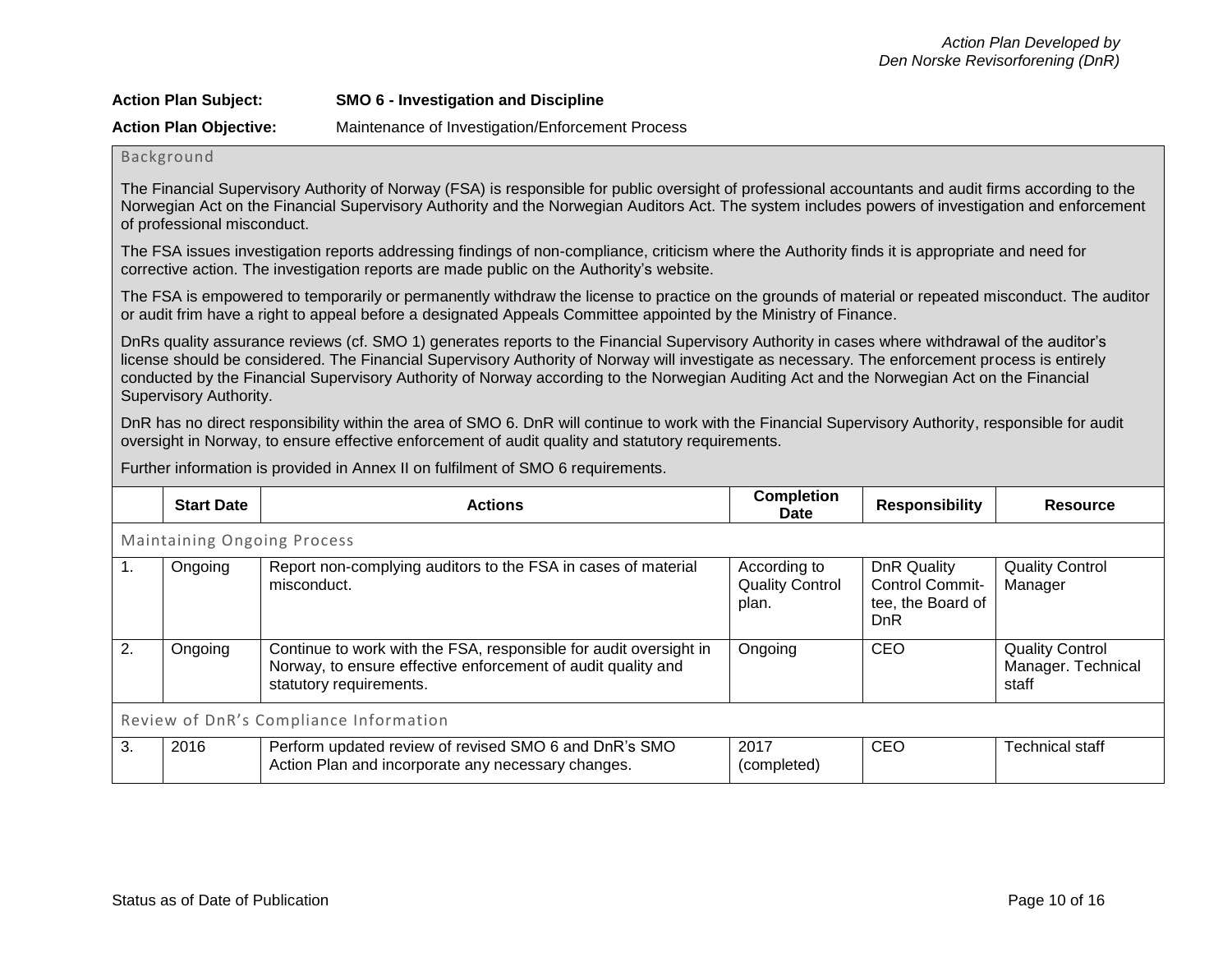| <b>Action Plan Subject:</b>   | <b>SMO 7 - International Financial Reporting Standards (IFRSs)</b>                                                                 |
|-------------------------------|------------------------------------------------------------------------------------------------------------------------------------|
| <b>Action Plan Objective:</b> | Continue to Use Best Endeavors to Maintain and Continuously Improve the Ongoing Program for Adoption and<br>Implementation of IFRS |

# Explanation

Norway has adopted the European IAS Regulation that requires Norwegian listed companies to prepare consolidated accounts according to IFRS. Banks, insurance undertakings and other financial institutions are also required to prepare consolidated and individual accounts according to IFRS (some adaptations apply to the individual accounts). All other companies in Norway have the option to apply IFRS.

Companies not applying IFRS, must prepare financial statements according to Norwegian GAAP as set out in the Accounting Act and accounting standards set by the Norwegian Accounting Standards Board.

DnR provides training on IFRS and publishes relevant guidance. DnR actively supports the adoption of IFRS for Small and Medium Enterprises (SMEs) as the basis for Norwegian accounting standards. The Norwegian Accounting Standards Board is preparing a new Norwegian accounting standard for non-listed entities based on the IFRS for SMEs. Implementation will be aligned with new accounting legislation currently under preparation. Adoption is expected in 2019.

DnR has no direct responsibility within the area of SMO 7. DnR will continue to use best endeavors to promote the use of IFRS and IFRS for SMEs in Norway.

|                                      | <b>Start Date</b> | <b>Actions</b>                                                                                                                                                                                       | <b>Completion</b><br><b>Date</b> | <b>Responsibility</b>          | <b>Resource</b>                                              |  |
|--------------------------------------|-------------------|------------------------------------------------------------------------------------------------------------------------------------------------------------------------------------------------------|----------------------------------|--------------------------------|--------------------------------------------------------------|--|
| <b>Maintaining Ongoing Processes</b> |                   |                                                                                                                                                                                                      |                                  |                                |                                                              |  |
| 1.                                   | Ongoing           | Publish articles on IFRS in DnR's magazines.                                                                                                                                                         | Ongoing                          | CEO                            | Publishing staff,<br>technical staff,<br>recognized authors. |  |
| 2.                                   | Ongoing           | Publish IFRS news on DnR's website.                                                                                                                                                                  | Ongoing                          | <b>CEO</b>                     | <b>Technical staff</b>                                       |  |
| 3.                                   | Ongoing           | Offer IFRS education courses to members.                                                                                                                                                             | Ongoing                          | Education<br>Committee,<br>CEO | Training staff,<br>technical staff, skilled<br>auditors.     |  |
| 4.                                   | Ongoing           | Contact with the Norwegian Authorities addressing matter on<br>IFRS-implementation.                                                                                                                  | Ongoing                          | CEO                            | <b>Technical staff</b>                                       |  |
| 5.                                   | Ongoing           | Contribute to comment letters to proposals from the International<br>Accounting Standards Board (IASB) through involvement in<br>Accountancy Europe and The Norwegian Accounting Standards<br>Board. | Ongoing                          | CEO                            | <b>Technical staff</b>                                       |  |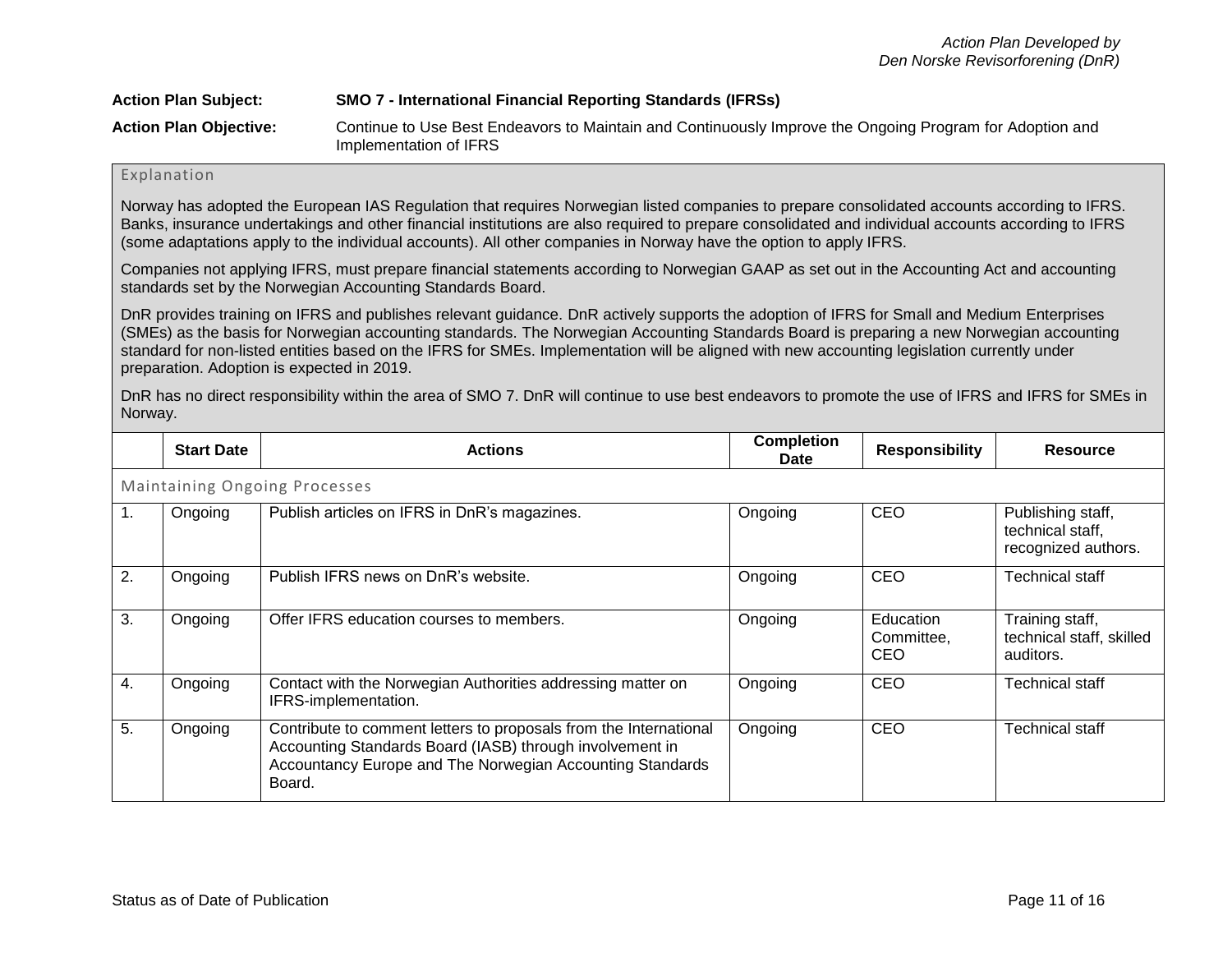|    | <b>Start Date</b>                      | <b>Actions</b>                                                                                                                                                                                                                                                                               | <b>Completion</b><br><b>Date</b> | <b>Responsibility</b> | Resource        |  |  |
|----|----------------------------------------|----------------------------------------------------------------------------------------------------------------------------------------------------------------------------------------------------------------------------------------------------------------------------------------------|----------------------------------|-----------------------|-----------------|--|--|
| 6. | January<br>2013                        | The Norwegian Accounting Standards Board is preparing a new<br>Norwegian accounting standard for non-listed entities based on<br>the IFRS for SMEs. Implementation will be aligned with new<br>accounting legislation currently under preparation.<br>DnR is actively involved in this work. | 2019                             | CEO                   | Technical staff |  |  |
|    | Review of DnR's Compliance Information |                                                                                                                                                                                                                                                                                              |                                  |                       |                 |  |  |
|    | 2016                                   | Perform updated review of revised SMO 7 and DnR's SMO<br>Action Plan and incorporate any necessary changes.                                                                                                                                                                                  | 2017<br>(completed)              | CEO                   | Technical staff |  |  |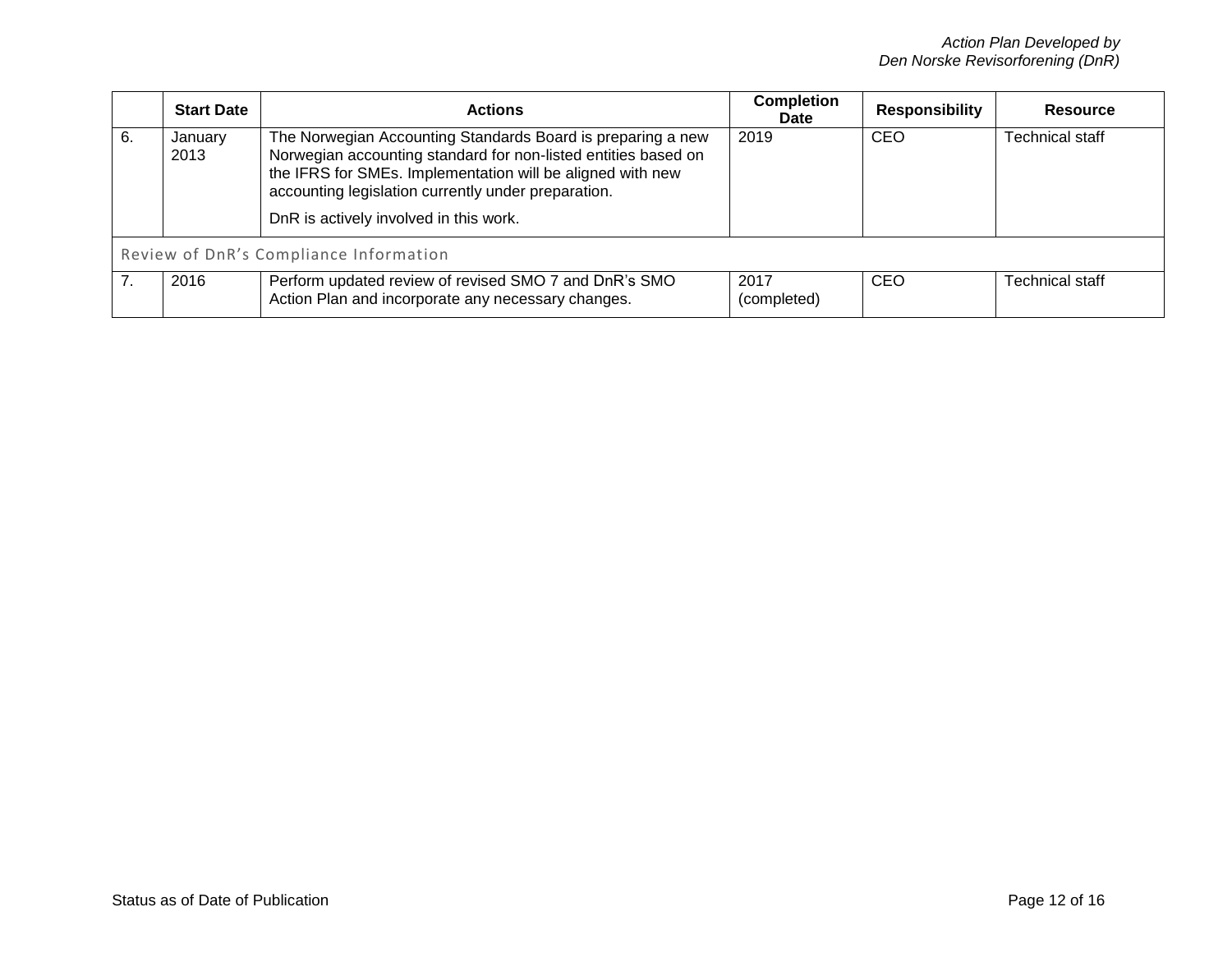# **Annex I — Fulfilment of Requirements of SMO 1**

| <b>Requirements</b>                                                                                                                                                                                        |                  | N | <b>Partially</b> | <b>Comments</b>                                                                                                                                                                                                               |
|------------------------------------------------------------------------------------------------------------------------------------------------------------------------------------------------------------|------------------|---|------------------|-------------------------------------------------------------------------------------------------------------------------------------------------------------------------------------------------------------------------------|
| <b>Scope of the System</b><br>1. At a minimum, mandatory QA reviews are<br>required for all audits of financial statements.                                                                                |                  |   |                  | Legal requirement according to the Norwegian Auditors Act.                                                                                                                                                                    |
| <b>Quality Control Standards and Other Quality</b><br><b>Control Guidance</b><br>Firms are required to implement a system of<br>2.<br>quality control in accordance with the quality<br>control standards. | X                |   |                  | Legal requirement according to the Norwegian Auditors Act.                                                                                                                                                                    |
| Most up to date versions of ISQC 1 and other<br>3.<br>relevant ISA are adopted as the quality<br>control standards.                                                                                        | $\boldsymbol{X}$ |   |                  | The Norwegian translation of ISQC 1 applies. It is published<br>on DnR's web page.                                                                                                                                            |
| Member Body assists firms in understanding<br>4.<br>the objectives of quality control and in<br>implementing and maintaining appropriate<br>systems of quality control.                                    | X                |   |                  | Assistance is given as part of the QA reviews to improve<br>detected weaknesses.<br>Articles and other information is published on DnR's web page<br>and in DnR's magazines.<br>DnRs program of CPD includes ISQC 1 training. |
| <b>Review Cycle</b>                                                                                                                                                                                        |                  |   |                  | Mixed approach                                                                                                                                                                                                                |
| A cycle-based, risk-based, or a mixed<br>5.<br>approach for selecting firms for QA review is<br>used.                                                                                                      | $\boldsymbol{X}$ |   |                  |                                                                                                                                                                                                                               |
| For cycle-based approach, quality control<br>6.<br>reviews are required to take place at least<br>every six years (and every three years for<br>audits of public interest entities).                       | X                |   |                  |                                                                                                                                                                                                                               |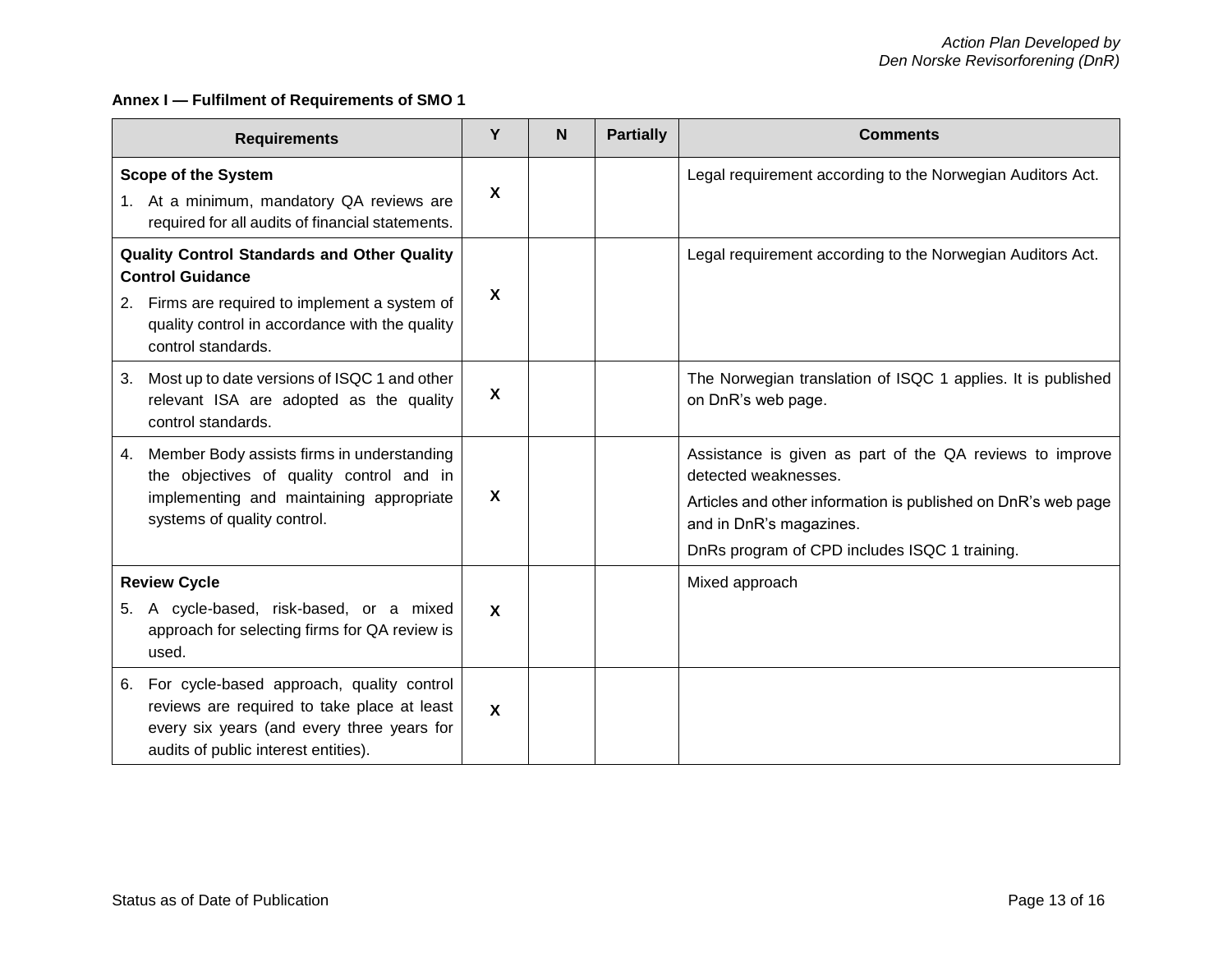# **Annex II — Fulfilment of Requirements of SMO 6**

| <b>Requirements</b>                                                                                                      |                           | N | <b>Partially</b> | <b>Comments</b>                                                                                                                                                                        |
|--------------------------------------------------------------------------------------------------------------------------|---------------------------|---|------------------|----------------------------------------------------------------------------------------------------------------------------------------------------------------------------------------|
| <b>Scope of the System</b><br>1. A system of investigation, discipline and                                               |                           |   |                  | The Financial Supervisory Authority of Norway (FSA) is<br>responsible for public oversight of professional accountants<br>and audit firms in Norway.                                   |
| exists<br>for the<br>accountancy<br>appeals                                                                              | X                         |   |                  | The FSA performs investigations. The FSA has powers to                                                                                                                                 |
| profession. The system is operational.                                                                                   |                           |   |                  | withdraw the license of a professional accountant or<br>audit firm permanently or temporarily<br>order corrections and impose coersive fines<br>publish findings                       |
|                                                                                                                          |                           |   |                  | The FSA's decisions can be appealed to an Appeals<br>Committee appointed by the Ministry of Finance. The<br>Committee's decisions may be brought to court.                             |
|                                                                                                                          |                           |   |                  | The system is operational. The FSA conducted 32<br>investigations and withdrew the license of five public<br>accountants and audit firms in 2016.                                      |
| Information about the types of misconduct<br>2.<br>which may bring about investigative actions<br>is publicly available. | $\boldsymbol{\mathsf{X}}$ |   |                  | The applicable requirements and the conditions for applying<br>investigative actions are set out in the Norwegian Auditors Act<br>and it's bylaws. Available on-line at www.lovdata.no |
|                                                                                                                          |                           |   |                  | The practices of the FSA in individual cases and general<br>guidance is published on FSA's website: www.finanstilsynet.no                                                              |
|                                                                                                                          |                           |   |                  | The detailed QA-program and it's focus areas are published on<br>DnR's website: www.revisorforeningen.no                                                                               |
| <b>Initiation of Proceedings</b>                                                                                         |                           |   |                  | The FSA may react on any indication of misconduct.                                                                                                                                     |
| "complaints-based"<br>3.<br>Both a<br>and<br>an                                                                          | $\boldsymbol{\mathsf{X}}$ |   |                  | Complaints-based indicators:                                                                                                                                                           |
| "information-based" approach are adopted.                                                                                |                           |   |                  | Complaints from the tax authorities or supervisory<br>authorities<br>Complaints from clients<br>Complaints from other professionals                                                    |
|                                                                                                                          |                           |   |                  | Information-based indicators:                                                                                                                                                          |
|                                                                                                                          |                           |   |                  | QA-reviews conducted by the FSA itself or DnR<br>Theme based reviews by the FSA<br>Document based reviews by the FSA                                                                   |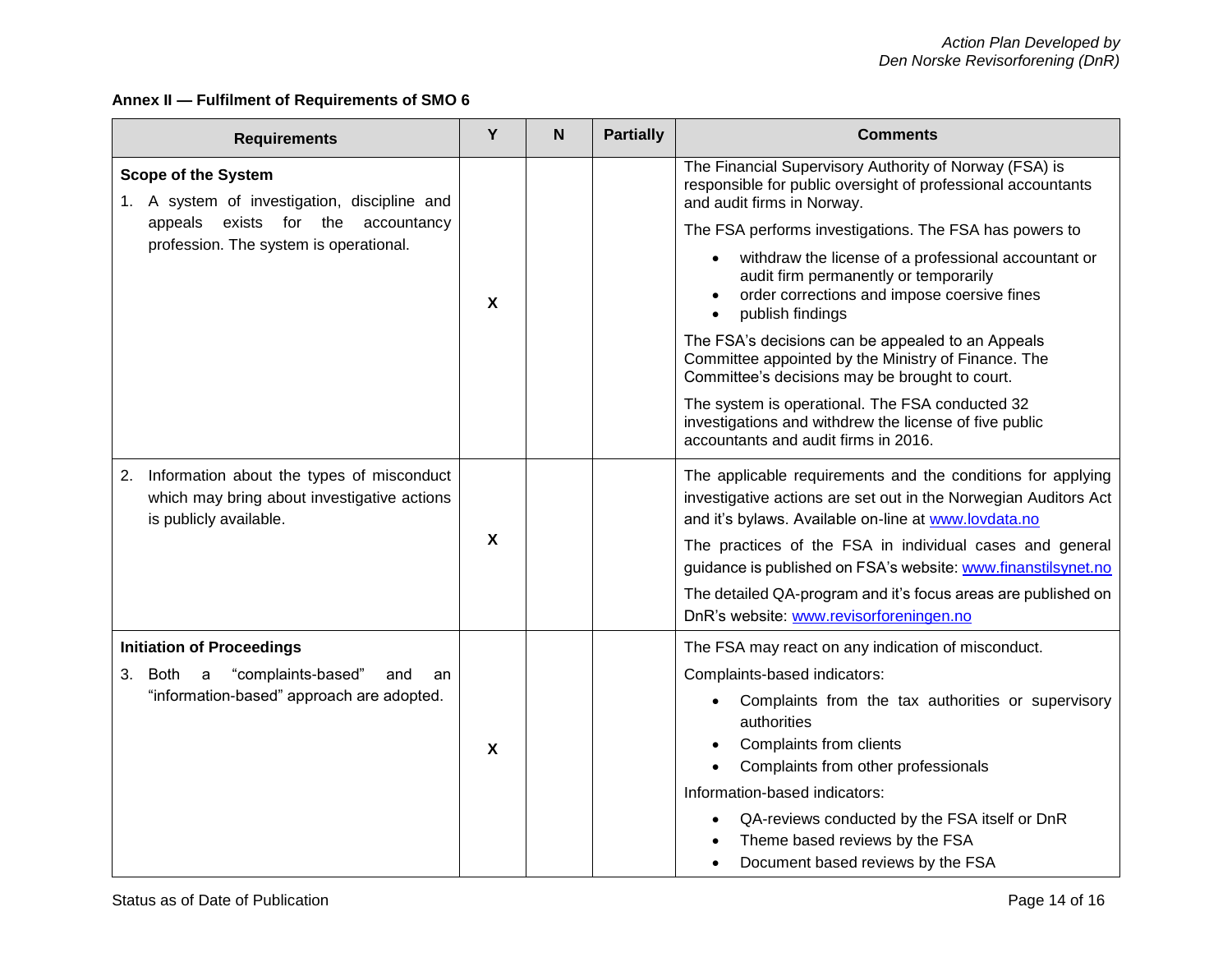| <b>Requirements</b>                                                                                                                                                                                                                                                                |                           | N | <b>Partially</b> | <b>Comments</b>                                                                                                                                                            |
|------------------------------------------------------------------------------------------------------------------------------------------------------------------------------------------------------------------------------------------------------------------------------------|---------------------------|---|------------------|----------------------------------------------------------------------------------------------------------------------------------------------------------------------------|
| 4. Link with the results of QA reviews has<br>been established.                                                                                                                                                                                                                    | $\boldsymbol{\mathsf{X}}$ |   |                  | QA-reviews which indicates material misconduct, are followed<br>up by an investigation by the FSA in all cases.                                                            |
| <b>Investigative Process</b><br>5. A committee or similar body exists for<br>performing investigations.                                                                                                                                                                            |                           |   |                  | Investigations are performed by the FSA. The FSA is a<br>governmental agency headed by a board appointed by the<br>King and Cabinet of Ministers.                          |
| 6. Members of a committee are independent of<br>the subject of the investigation and other<br>related parties.                                                                                                                                                                     | $\boldsymbol{\mathsf{X}}$ |   |                  | The FSA board members, CEO and it's inspectors are by law<br>required to be independent of the subject of the investigation<br>and other related parties.                  |
| <b>Disciplinary Process</b><br>7. A separate disciplinary committee/entity<br>exists to make disciplinary decisions on<br>referrals from the investigation committee.                                                                                                              | n/a                       |   |                  | The Norwegian I&D system is entirely separate from the<br>profession and DnR.                                                                                              |
| Members of the committee/entity include<br>8.<br>professional accountants as well as non-<br>accountants.                                                                                                                                                                          | n/a                       |   |                  | Cf. no. 7.                                                                                                                                                                 |
| The tribunal exhibits independence of the<br>9.<br>subject of the investigation and other related<br>parties.                                                                                                                                                                      | n/a                       |   |                  | Cf. no. 6 and 7.                                                                                                                                                           |
| <b>Sanctions</b><br>10. The disciplinary system allows imposing an<br>extensive range of penalties. It is particularly<br>important to include (a) loss of professional<br>designation; (b) restriction and removal of<br>practicing rights; and (c) exclusion from<br>membership. | $\boldsymbol{X}$          |   |                  | Loss of professional designation and restriction and removal of<br>practicing rights are covered by the FSA's powers.<br>DnR excludes members who have lost their license. |
| <b>Rights of Representation and Appeal</b><br>11. A third appeals body exists which is separate<br>from both the disciplinary committee and<br>investigative committee.                                                                                                            | $\boldsymbol{\mathsf{X}}$ |   |                  | The FSA's decisions can be appealed to an Appeals<br>Committee appointed by the Ministry of Finance. The<br>Committee's decisions may be brought to court. Cf. No. 1.      |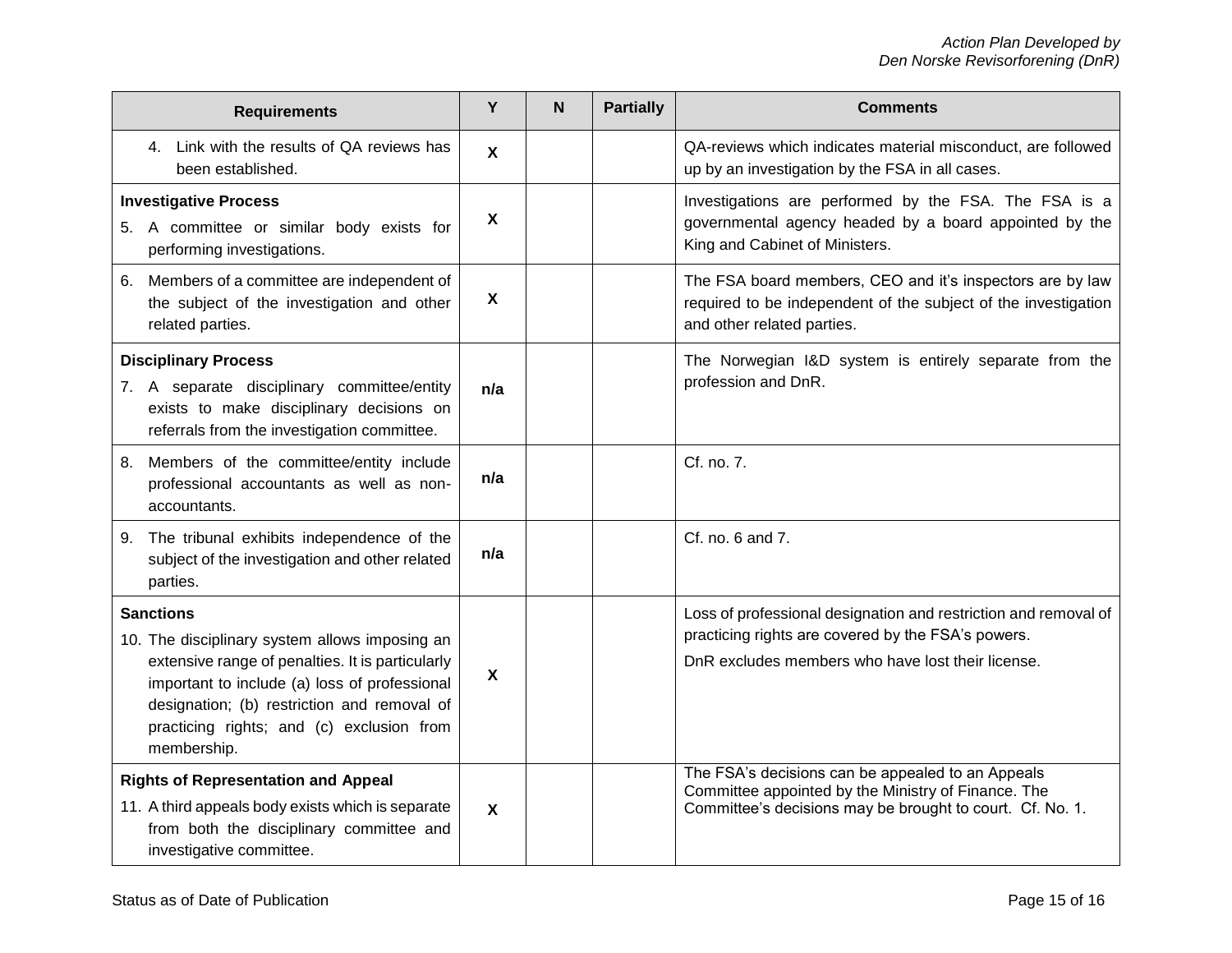| <b>Requirements</b>                                                                                                                                                                                     | Y                         | N | <b>Partially</b> | <b>Comments</b>                                                                                                                                                                                                                                                                                                                                                                 |
|---------------------------------------------------------------------------------------------------------------------------------------------------------------------------------------------------------|---------------------------|---|------------------|---------------------------------------------------------------------------------------------------------------------------------------------------------------------------------------------------------------------------------------------------------------------------------------------------------------------------------------------------------------------------------|
| <b>Administrative Processes</b><br>12. Timeframe targets for disposal of all cases<br>are set.                                                                                                          | $\boldsymbol{\mathsf{X}}$ |   |                  | Targets are set by the FSA and reported to the Ministry of<br>Finance.                                                                                                                                                                                                                                                                                                          |
| 13. Tracking mechanisms to monitor progress in<br>investigation and discipline and related<br>procedures are established.                                                                               | $\boldsymbol{\mathsf{X}}$ |   |                  | The governmental administrative systems applied by the FSA<br>ensure that proceedings are tracked and that necessary action<br>is taken at the appropriate stage.                                                                                                                                                                                                               |
| 14. Records of investigations and disciplinary<br>processes are established.                                                                                                                            | $\boldsymbol{\mathsf{X}}$ |   |                  | Strict legal requirements and the governmental administrative<br>systems applied by the FSA ensure that complete records of<br>the proceedings are kept.                                                                                                                                                                                                                        |
| <b>Public Interest Considerations</b><br>15. Activities are supported to ensure that the<br>public is aware that an investigative and<br>disciplinary system exists in the jurisdiction.                | $\boldsymbol{\mathsf{X}}$ |   |                  | A high degree of public awareness of the I&D system exists in<br>Norway. This is mainly due to the system being operated by<br>the FSA.                                                                                                                                                                                                                                         |
| 16. A process for the independent review of<br>complaints on which there was no follow-up<br>is established.                                                                                            | n/a                       |   |                  | The Norwegian I&D system is entirely separate from the<br>profession and DnR.                                                                                                                                                                                                                                                                                                   |
| 17. The results of the investigative and<br>disciplinary proceedings are made available<br>to the public.                                                                                               | $\boldsymbol{\mathsf{X}}$ |   |                  | The results of the proceedings and the FSA's findings are<br>published on the FSA's web page.                                                                                                                                                                                                                                                                                   |
| <b>Liaison with Outside Bodies</b><br>18. There is an appropriate process for liaison<br>with outside bodies on possible involvement<br>in serious crimes and offences.                                 | $\boldsymbol{\mathsf{X}}$ |   |                  | Formal procedures are established for liaison between the<br>FSA, tax authorities and the police authorities.                                                                                                                                                                                                                                                                   |
| <b>Regular Review of Implementation and</b><br><b>Effectiveness</b><br>19. Regular review of implementation and<br>effectiveness of the system are performed<br>and corrective actions are implemented. | $\boldsymbol{\mathsf{X}}$ |   |                  | Targets on efficiency and effectiveness of FSA's I&D activities<br>etc. are set in the Ministry of Finance' annual letters of public<br>grants. The FSA prepares annual reports to the public and<br>additional reporting to the Ministry.<br>The FSA is accountable to the Ministry of Finance and subject<br>to scrutiny of it's activities by the Auditor General of Norway. |